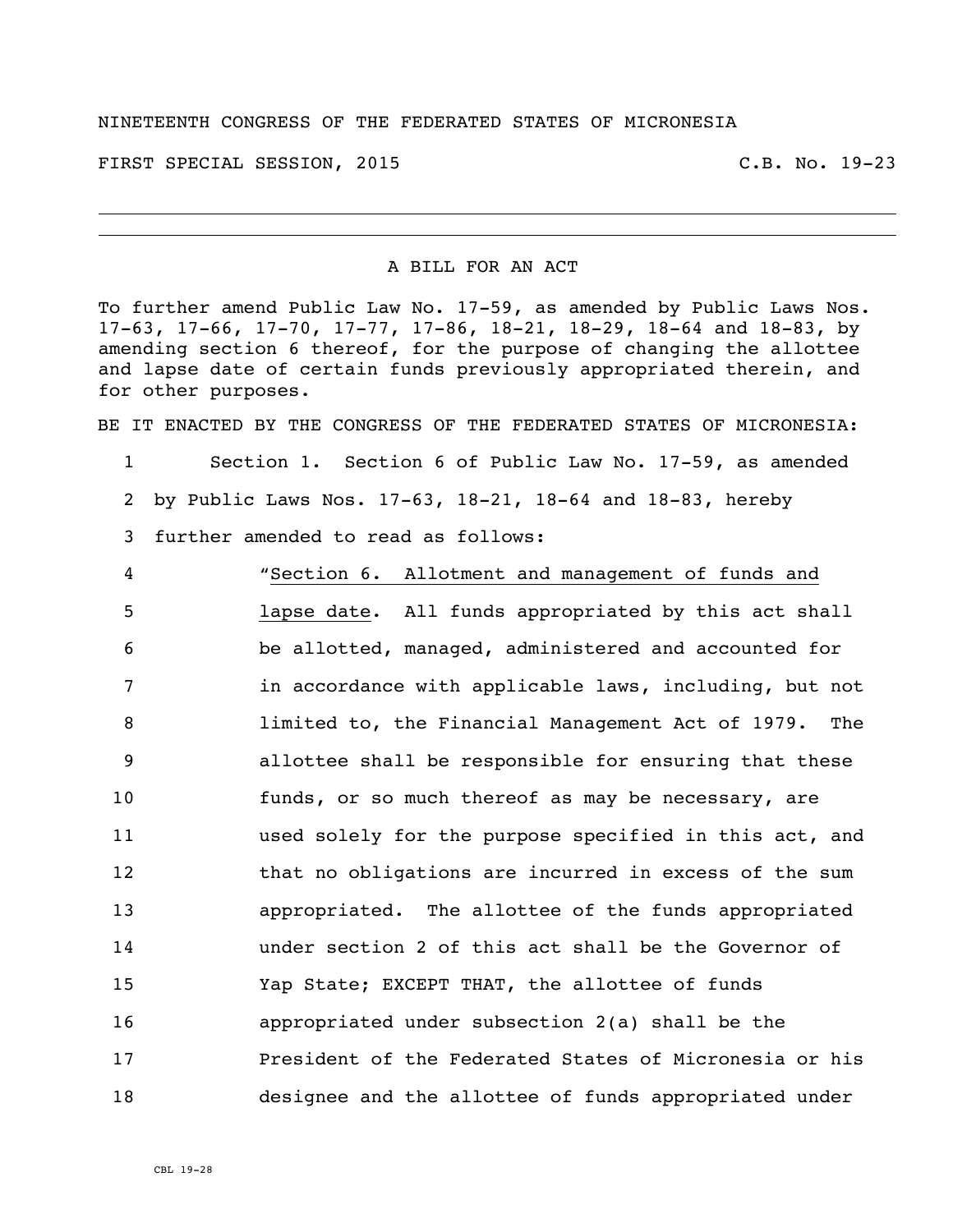C.B. No. 19-23

 subsection 2(c) shall be the President of COM-FSM or his designee. The allottee of funds appropriated under sections 3 and 4 of this act shall be the President of the Federated States of Micronesia or his designee, EXCEPT that the allottee of funds appropriated under subsection 3(a) of this act shall be the Mayor of Lelu Municipal Government or his designee. The allottee of funds appropriated under subsection 4(2)(d) shall be the Chief Magistrate of Sokehs Municipal Government. The allottee of funds appropriated under subsection 4(3)(l) shall be the 12 Land Grant Project Coordinator. The allottee of funds 13 appropriated under subsections 5(1) [and], 5(3) and 5(6) of this act shall be the Governor of Chuuk State or his designee; the allottee of funds appropriated under subsection 5(2) of section 5 of this act shall be the Mortlock Islands Development Authority; the allottee of funds appropriated under subsection 5(4) of section 5 of this act shall be the Executive Director of the Southern Namoneas Development Authority; the allottee of funds appropriate under subsection 5(5) of section 5 of this act shall be the **Faichuk Development Authority,** [the allottee of funds appropriated under subsection 5(6) of section 5 of this act shall be the Northwest Development

of 3